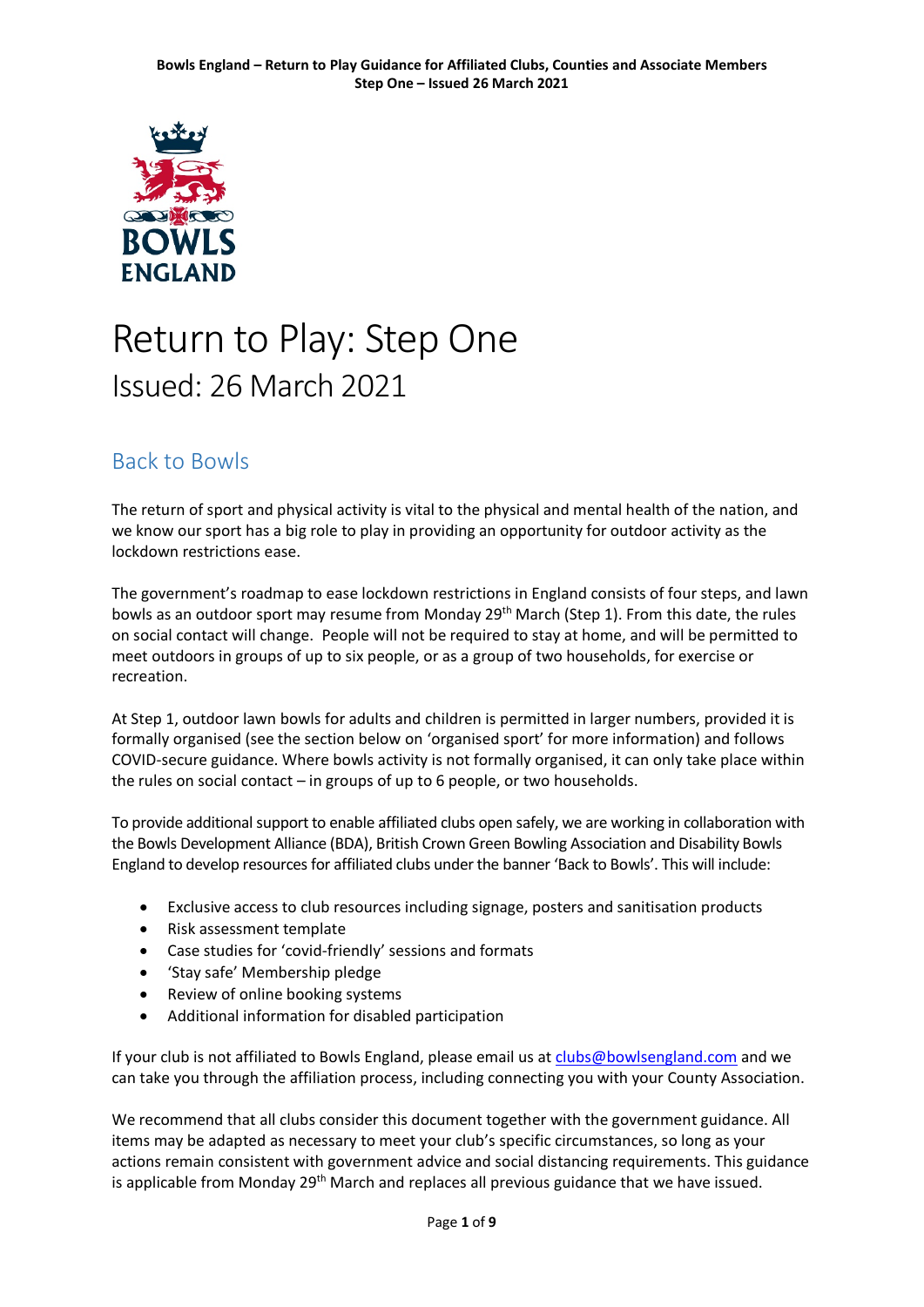## Contents

| Where disabled people need support from a carer or personal assistant during activity, will this be |  |
|-----------------------------------------------------------------------------------------------------|--|
| Do I need to maintain social distancing if I'm working with a disabled person who needs support? 8  |  |
|                                                                                                     |  |
|                                                                                                     |  |
|                                                                                                     |  |
|                                                                                                     |  |
|                                                                                                     |  |
|                                                                                                     |  |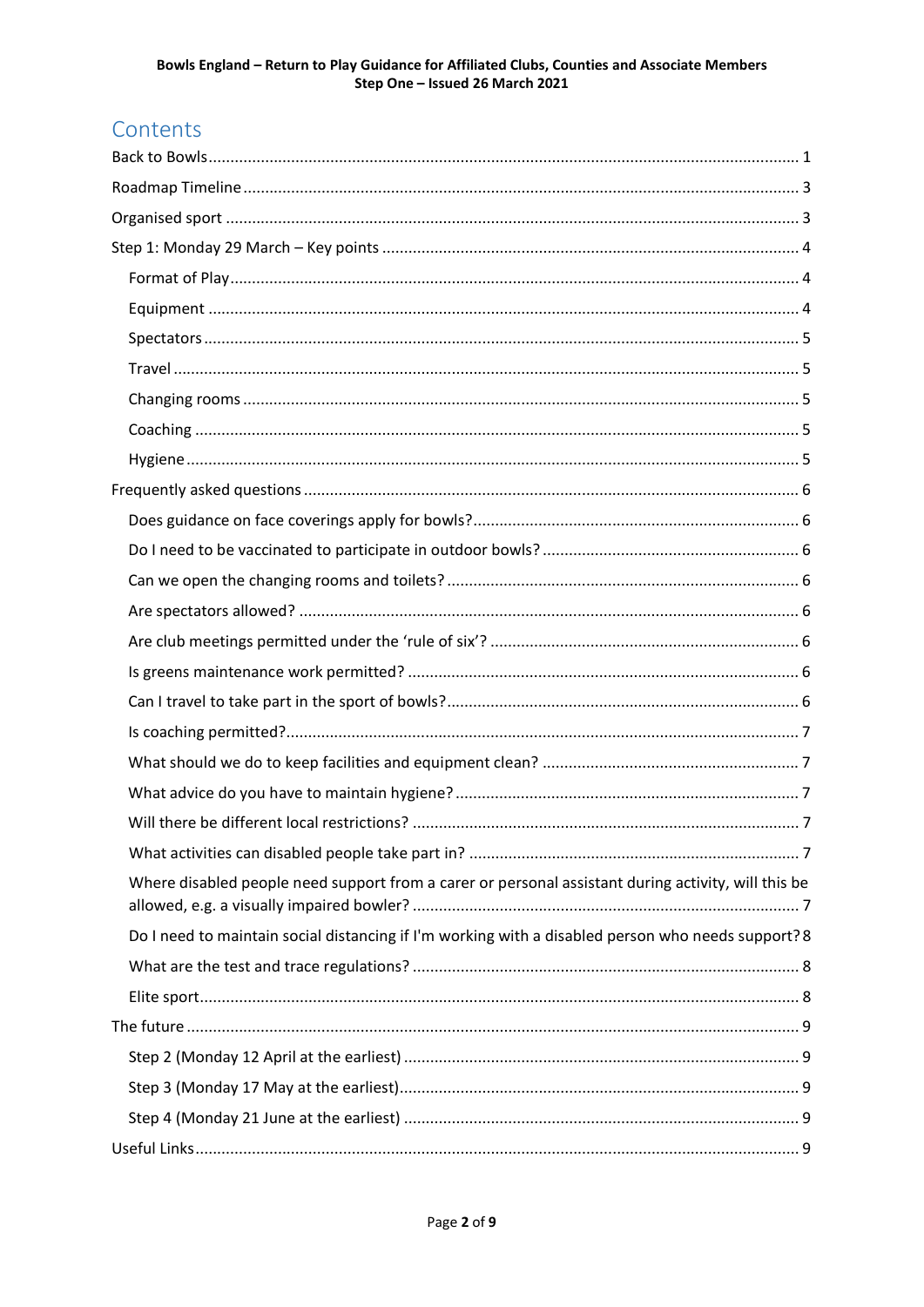# <span id="page-2-0"></span>Roadmap Timeline

The government will review four tests ahead of each Step. The dates outlined within this document are the earliest that we may move to each step and may be subject to change. You can read a summary of what will be included in each step [on the government's website.](https://www.gov.uk/government/news/prime-minister-sets-out-roadmap-to-cautiously-ease-lockdown-restrictions)

- Step 1: Begins on Monday 29 March
- Step 2: begins no earlier than Monday 12 April (confirmation expected w/c Monday 5 April)
- Step 3: begins no earlier than Monday 17 May (confirmation expected w/c Monday 10 May)
- Step 4: begins no earlier than Monday 21 June (confirmation expected w/c Monday 14 June)

We're continuing to work with the government, via DCMS, and Sport England to answer your questions about the roadmap and what this means for our sport.

As we move through each new Step of the government's roadmap, we will update our guidance accordingly. Please note that this guidance is based on the information published by the government to date, and will be updated following any further updates. A maximum of one week's notice ahead of each change is expected.

### <span id="page-2-1"></span>Organised sport

For the sport of outdoor lawn bowls any activity organised under the jurisdiction of Bowls England by affiliated clubs, counties and associate members is recognised as organised sport in accordance with DCMS guidance. This includes:

- International and Performance events (including training)
- National Championships (including County Championship qualifying rounds)
- National Competitions
- District and county competitions involving affiliated clubs only
- District and county leagues involving affiliated clubs only
- Club fixtures between affiliated clubs
- Internal club events or organised sessions for club members
- Coaching by a qualified coach (see section on coaching for details)
- On green training provided by the Bowls Development Alliance

Any activity not listed above is not recognised as organised sport and will need to follow the guidance on outdoor legal gathering limits as this is considered to be informal or self-organised sport. This includes any casual play (for example 'roll-ups') and any activity involving clubs, leagues or associations not affiliated to Bowls England.

Whilst organised sport removes the restriction on legal gathering limits during participation, the relevant organising body (club, county, league or Bowls England) must consider the risks and set out ways to mitigate them so people can participate safely in accordance with this guidance. Informal or self-organised sport is not covered by any exemptions.

We will review our guidance for organised sport as the restrictions are eased to maximise participation whilst maintaining a safe environment for all participants.

If you wish your club or league's activity to be defined as organised sport and are not affiliated to Bowls England, please email us at [clubs@bowlsengland.com](mailto:clubs@bowlsengland.com) and we can take you through the affiliation process, including connecting you with your County Association.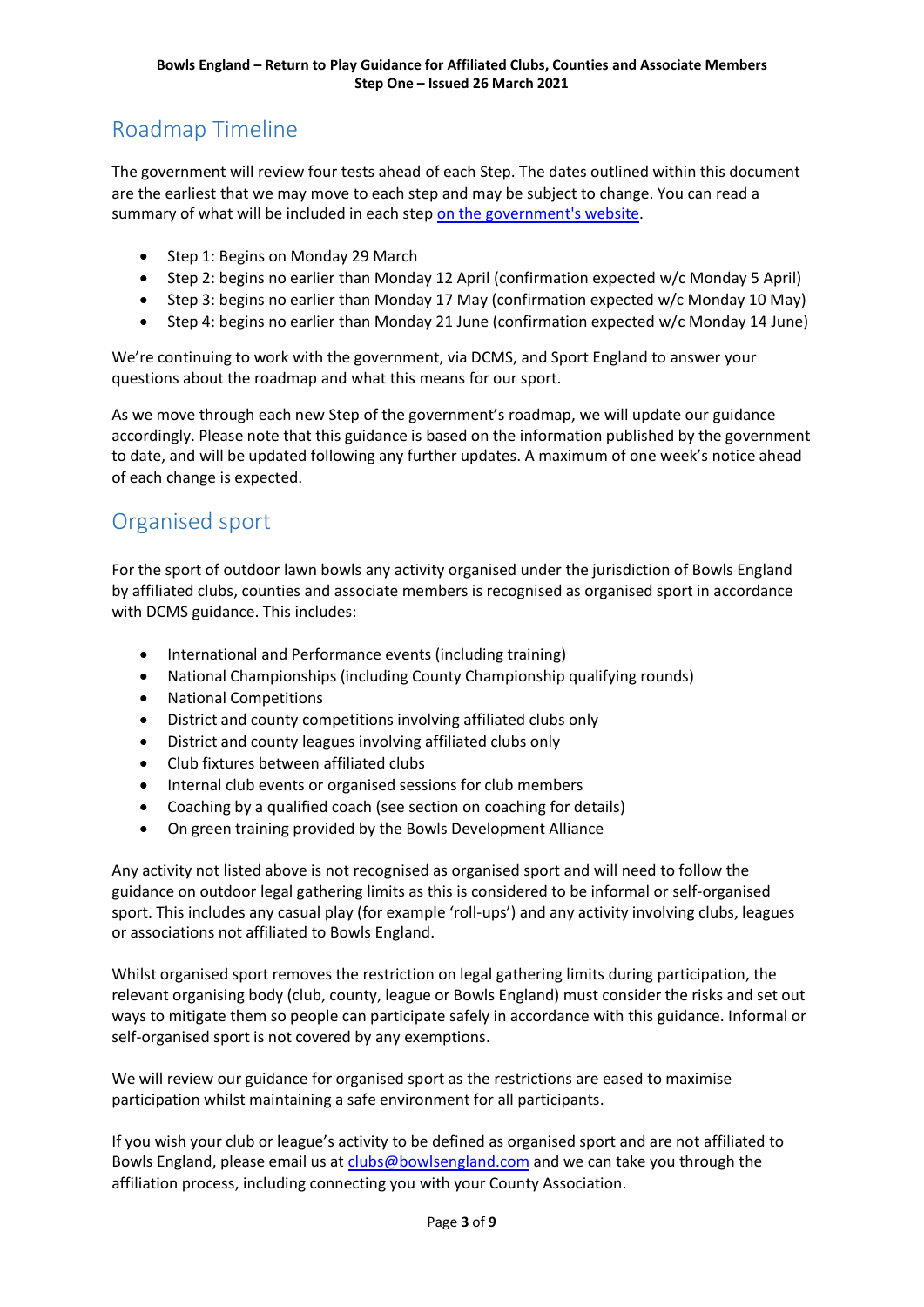### <span id="page-3-0"></span>Step 1: Monday 29 March – Key points

From Monday 29 March until Step 2, the following applies to outdoor lawn bowls:

- Lawn bowls may resume
- Play is permitted in accordance with the guidelines in the Table below this is for Step 1 only and will be reviewed as the restrictions are eased by government
- Clubs are advised to implement a pre-booking system in order to manage attendance at the club, and to ensure adequate time between booked sessions
- Travel to participate in bowls is permitted but you are advised to 'stay local' wherever possible
- Spectators are not permitted at Step  $1 -$  only those who are participating or required to be on site to manage a session should be in attendance (exceptions apply for people with disabilities, or adults needed to supervise under-18s in a safeguarding role)
- Bowls coaching and other curriculum-based activity is permitted
- Greens maintenance is permitted

#### <span id="page-3-1"></span>Format of Play

| Organised sport                        | Informal activity                           |
|----------------------------------------|---------------------------------------------|
| Singles – Use of every rink and marker | The 'rule of six' applies OR two households |
| permitted if required                  |                                             |
| Pairs - Use of every rink              |                                             |
| Triples - Play on alternate rinks      |                                             |
| Fours - Play on alternate rinks        |                                             |

Any combination of formats may be played under the 'organised sport' exemption, however the maximum number of participants on a six-rink outdoor green at any one time should not exceed 24. Clubs with less or additional rink capacity may amend figures accordingly (average four people per rink) so long as they deem it to be safe.

#### <span id="page-3-2"></span>Equipment

Try to avoid using shared equipment whenever possible – players are advised to have their own mat/jack during any session. If you are sharing equipment, for example jacks/mats, practise strict hand hygiene including sanitisation after using any shared equipment. Should measuring be necessary, players (or marker if used) must use their own measure.

The following items can be utilised during any session:

- Mat
- Bowls
- Jack
- Rink markers
- Gloves
- Scorecards (these should be retained by one person only if required)
- Bowling arm/lifter (for use by one person only if required)
- Bowling aids (for players with a disability if required)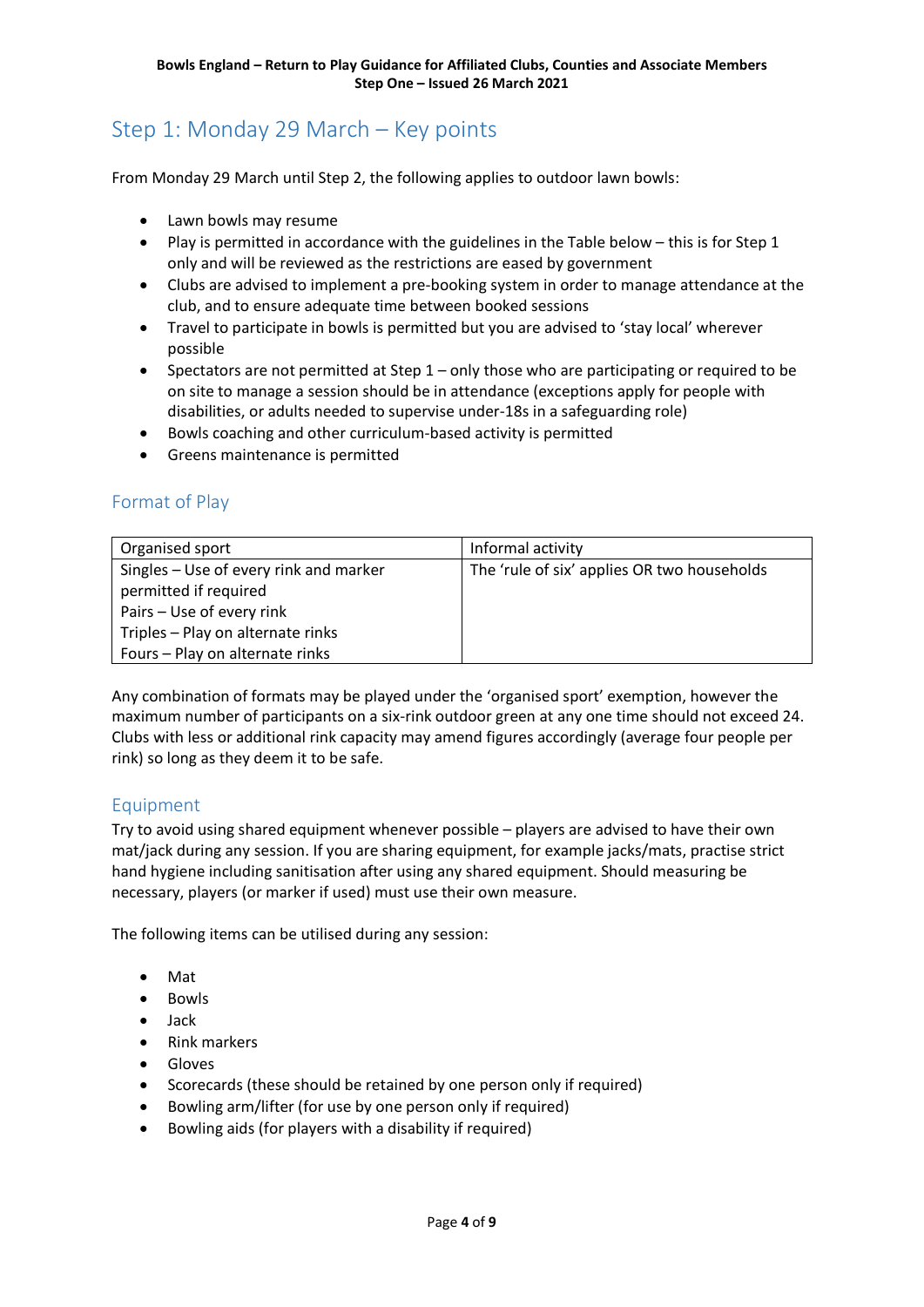#### **Bowls England – Return to Play Guidance for Affiliated Clubs, Counties and Associate Members Step One – Issued 26 March 2021**

The following items are deemed optional – it is for individual clubs to permit their use or otherwise:

- Scoreboards
- Bowls pushers
- Ditch markers
- 2m distance sticks
- Chalk (Spray chalk only)

#### <span id="page-4-0"></span>Spectators

Spectators are not permitted. This does not apply to carers for people with disabilities, or adults needed to supervise under-18s in a safeguarding role. Where it is necessary for them to be present, supervising adults should not mix with others from outside their household or support bubble.

#### <span id="page-4-1"></span>**Travel**

You should minimise time spent outside your home, but you can leave your home to participate in bowling activity. Always check that it's safe to travel before you set out. All participants must follow the [government's guidance on safer travel.](https://www.gov.uk/guidance/coronavirus-covid-19-safer-travel-guidance-for-passengers#private-cars-and-other-vehicles)

#### <span id="page-4-2"></span>Changing rooms

Indoor facilities including changing rooms cannot open, although toilet facilities can be accessed. Indoor facilities can be used for through access (following Covid guidelines). Wherever possible, people should come ready to play.

#### <span id="page-4-3"></span>Coaching

Bowls coaching is permitted where this is 1:1, 2:1 with someone from another household, or in your bubble or household. The coach is exempt from the legal gathering limits for work purposes. This should only take place in a public outdoor place i.e. the bowls club. Social distancing should be maintained between people who do not live together or share a support/childcare bubble. Coaching education and training courses can be delivered through the education exemption.

#### <span id="page-4-4"></span>Hygiene

Hand sanitise at regular intervals, especially if you have to touch communal surfaces or equipment. Once you are home, remember to wash your hands thoroughly.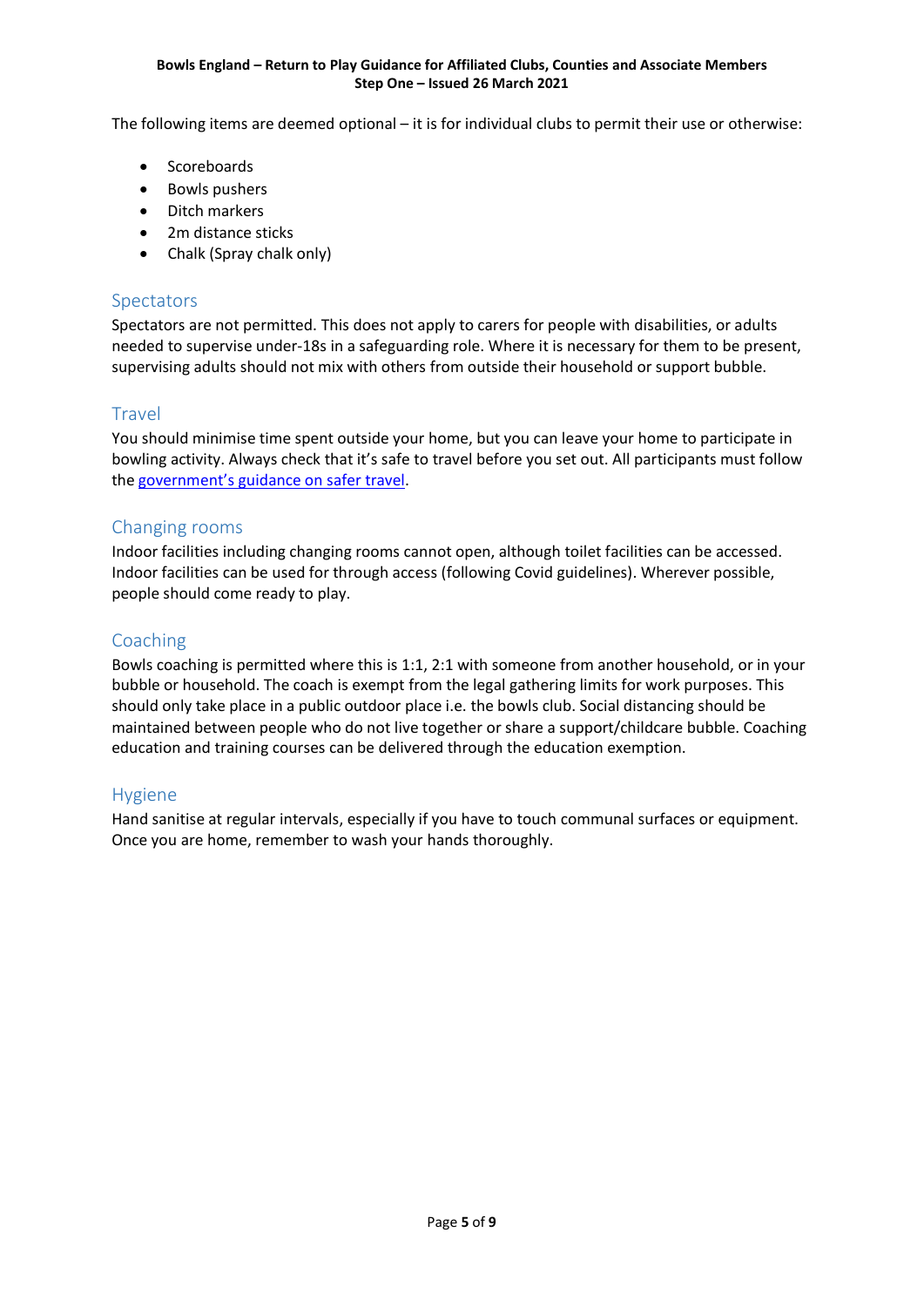# <span id="page-5-0"></span>Frequently asked questions

#### <span id="page-5-1"></span>Does guidance on face coverings apply for bowls?

You're not required to wear face coverings while taking part in the sport of outdoor bowls. Sport England advises that all forms of face coverings may restrict breathing efficiency and should not be used during exercise unless your doctor advises it.

#### <span id="page-5-2"></span>Do I need to be vaccinated to participate in outdoor bowls?

There is currently no requirement from government for participants to have been vaccinated and clubs are advised not to restrict access to our sport to anyone who has not yet received the vaccine.

#### <span id="page-5-3"></span>Can we open the changing rooms and toilets?

Indoor facilities including changing rooms cannot open, although toilet facilities can be accessed. Indoor facilities can be used for through access (following Covid guidelines). Wherever possible, people should come ready to play. Changing facilities can only be used in emergency situations, or by disabled people who are taking part in organised sport and physical activity. If facilities remain closed, exceptions must be made for essential activity such as the provision of first aid or access to essential equipment for training and matches.

#### <span id="page-5-4"></span>Are spectators allowed?

Spectators are not permitted until a later step in the roadmap. Bowls is permitted because of the benefits of sport and physical activity for people's physical and mental wellbeing. This permission to allow sport and physical activity to return is just for the activity itself. This doesn't apply to carers for disabled people, or adults needed to supervise under-18s in a safeguarding role. Where it's necessary for them to be present, supervising adults should not mix with others from outside their household or support bubble.

#### <span id="page-5-5"></span>Are club meetings permitted under the 'rule of six'?

The 'rule of six' enables up to six people to meet outdoors from Monday 29 March. We recommend that any larger meetings are conducted virtually until further notice. Sport specific guidance on organising virtual meetings, including Committee Meetings and AGMs, is available from Sport [England Club Matters.](https://www.sportenglandclubmatters.com/)

#### <span id="page-5-6"></span>Is greens maintenance work permitted?

Yes – greens maintenance work is permitted as it is 'work that can not be carried out at home'. The most comprehensive advice for greens maintenance is available via the [Grounds Management](https://thegma.org.uk/guidance-volunteer-grounds-staff)  [Association,](https://thegma.org.uk/guidance-volunteer-grounds-staff) of which Bowls England is a member.

#### <span id="page-5-7"></span>Can I travel to take part in the sport of bowls?

You should minimise time spent outside your home, but you can leave your home to participate in bowling activity. Always check that it's safe to travel before you set out. All participants must follow the [government's guidance on safer travel.](https://www.gov.uk/guidance/coronavirus-covid-19-safer-travel-guidance-for-passengers#private-cars-and-other-vehicles) Participants should note that this guidance will be updated as we move through the different steps of the government's roadmap. All participants should therefore regularly review this guidance to make sure they are following up to date information.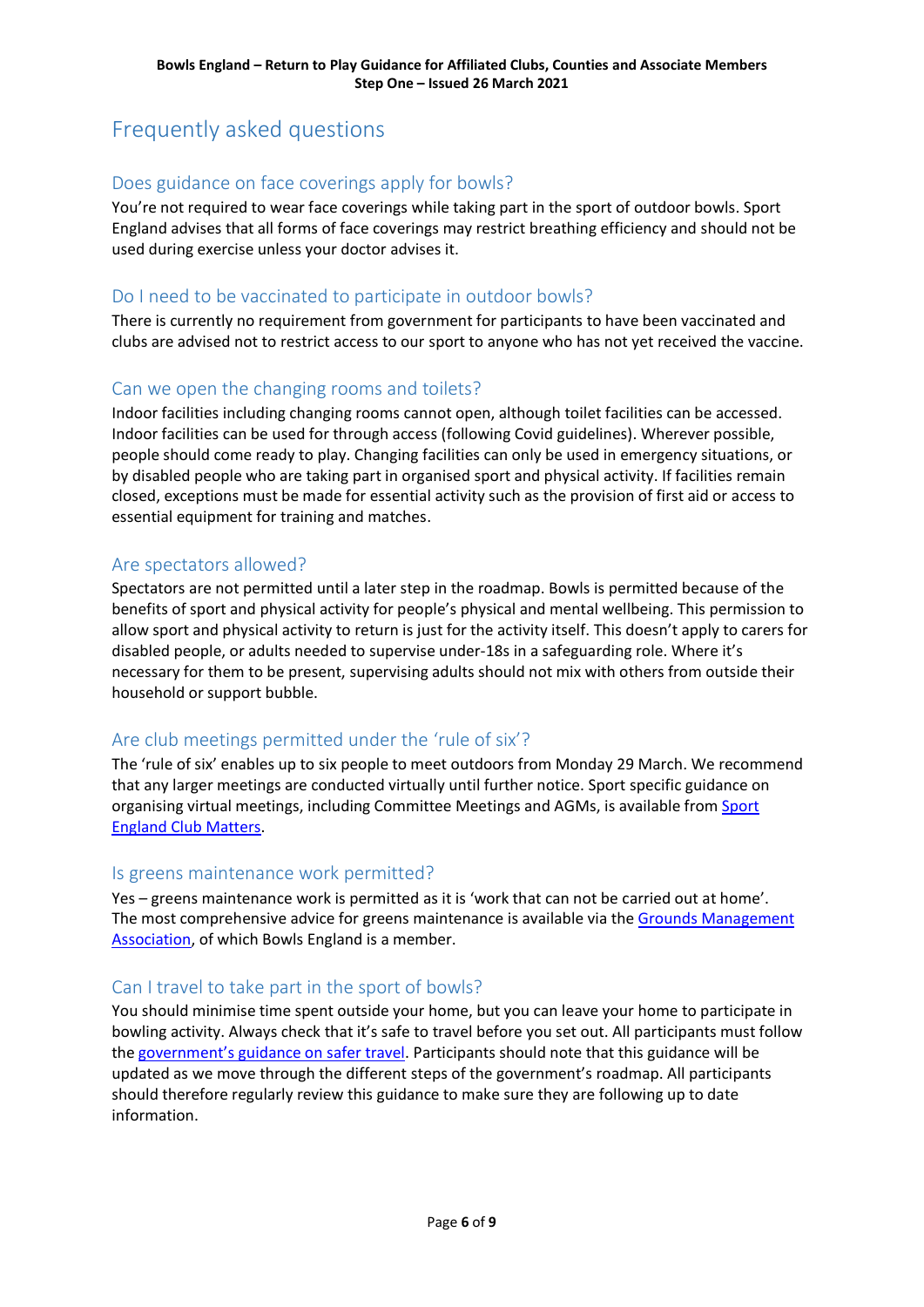#### **Bowls England – Return to Play Guidance for Affiliated Clubs, Counties and Associate Members Step One – Issued 26 March 2021**

#### <span id="page-6-0"></span>Is coaching permitted?

Bowls coaching is permitted where this is 1:1, 2:1 with someone from another household, or in your bubble or household. The coach is exempt from the legal gathering limits for work purposes. This should only take place in a public outdoor place i.e. the bowls club. Social distancing should be maintained between people who do not live together or share a support/childcare bubble. Coaching education and training courses can be delivered through the education exemption.

#### <span id="page-6-1"></span>What should we do to keep facilities and equipment clean?

Cleaning protocols should be put in place to limit coronavirus transmission in public places. Touch points (e.g. handrails and gates) should be particular areas of focus for increased cleaning.

#### <span id="page-6-2"></span>What advice do you have to maintain hygiene?

To help everyone maintain good hygiene, consideration should be given to the following:

- Using signs and posters to build awareness of good handwashing technique, the need to increase handwashing frequency, avoid touching your face and to cough or sneeze into your arm. Consider how to ensure safety messages reach those with hearing or vision impairments
- Providing regular reminders and signage to maintain hygiene standards
- Providing hand sanitiser in multiple locations in addition to washrooms
- Setting clear use and cleaning guidance for toilets to ensure they are kept clean and social distancing is achieved
- Enhancing cleaning for busy areas
- Providing more waste facilities and more frequent rubbish collection
- Using disposable paper towels in handwashing facilities where possible
- Minimising use of portable toilets
- Provision of automated hand sanitising dispensers in public places

#### <span id="page-6-3"></span>Will there be different local restrictions?

At this stage, in England we understand that the relaxation of restrictions will occur at a national level at the same time. Clubs/counties must adhere to any local restrictions should any be imposed in the future.

#### <span id="page-6-4"></span>What activities can disabled people take part in?

Organised outdoor bowls can take place where it follows the government's guidance on recreational team sport and grassroots sport and leisure activity.

### <span id="page-6-5"></span>Where disabled people need support from a carer or personal assistant during

#### activity, will this be allowed, e.g. a visually impaired bowler?

Yes. People who provide essential support (e.g. carers) to disabled people are exempt, and don't count towards gathering limits. Therefore, disabled participants can be supported by a carer(s)/personal assistant(s) while taking part in the sport of bowls.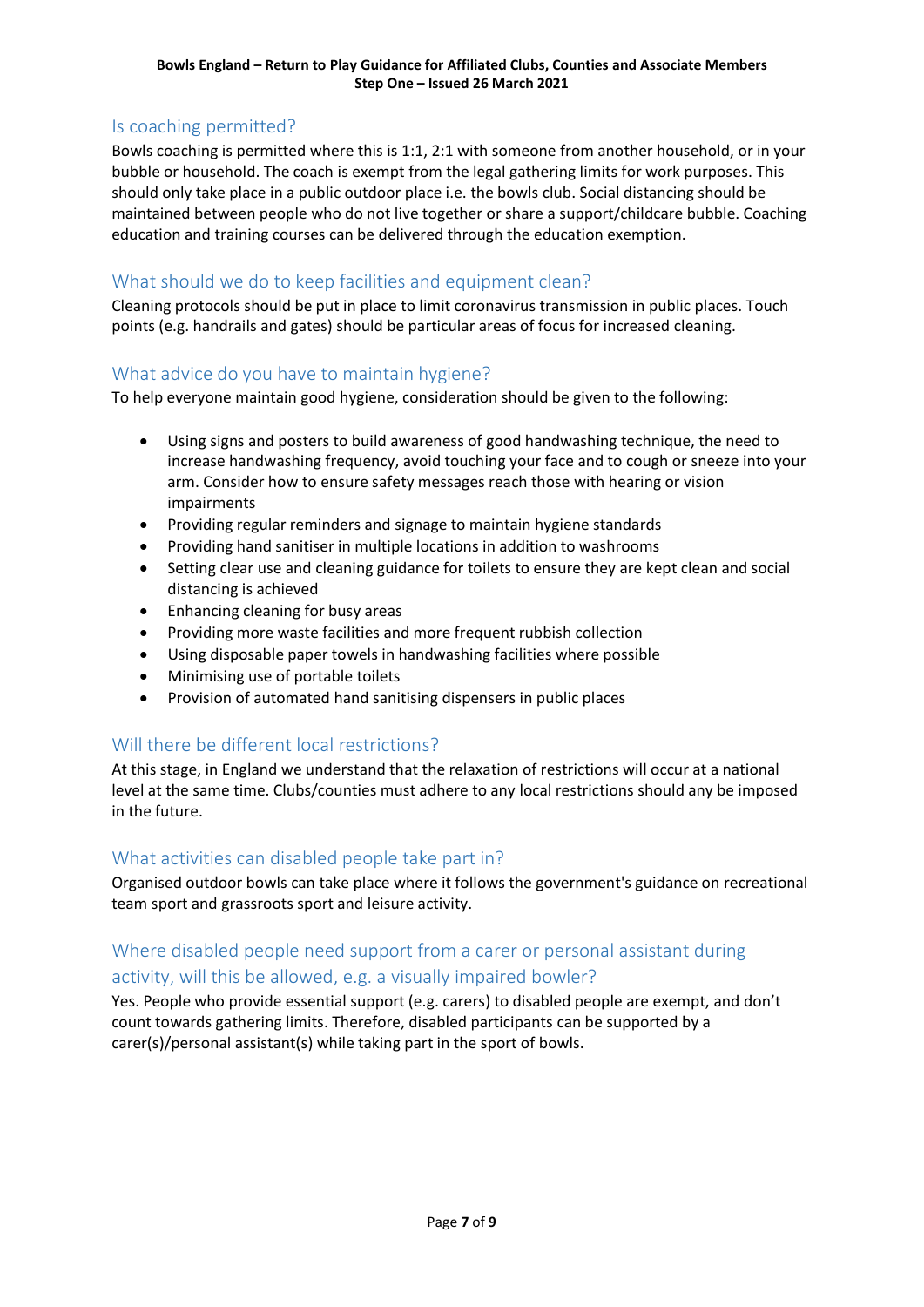### <span id="page-7-0"></span>Do I need to maintain social distancing if I'm working with a disabled person who needs support?

Social distancing should be maintained where possible, but in some circumstances people will need physical assistance to be active. It's important you discuss this with the person to consider their needs and preferences. Any sports coaches or trainers undertaking one-to-one sessions should ensure they're complying with relevant national governing body safeguarding policies and procedures and conduct a thorough risk assessment before engaging in any sessions. This should include particular consideration for under-18s and vulnerable adults. 

#### <span id="page-7-1"></span>What are the test and trace regulations?

Clubs should [display an NHS QR code that participants](https://www.gov.uk/create-coronavirus-qr-poster) can scan using a mobile device. This is to help trace and stop the spread of coronavirus. Alternatively, ensure you maintain a separate log including contact details so that contact tracers can get in touch with people if required. To support NHS Test and Trace, you must hold records for 21 days. This reflects the incubation period for coronavirus, which can be up to 14 days, and an additional seven days to allow time for testing and tracing. Notify the venue operator if possible.

#### <span id="page-7-2"></span>Elite sport

Elite athletes and support staff can use indoor and outdoor sport facilities for training and competition. Elite sport events can continue to take place in sport facilities, where permitted in line with the guidance on elite sport.